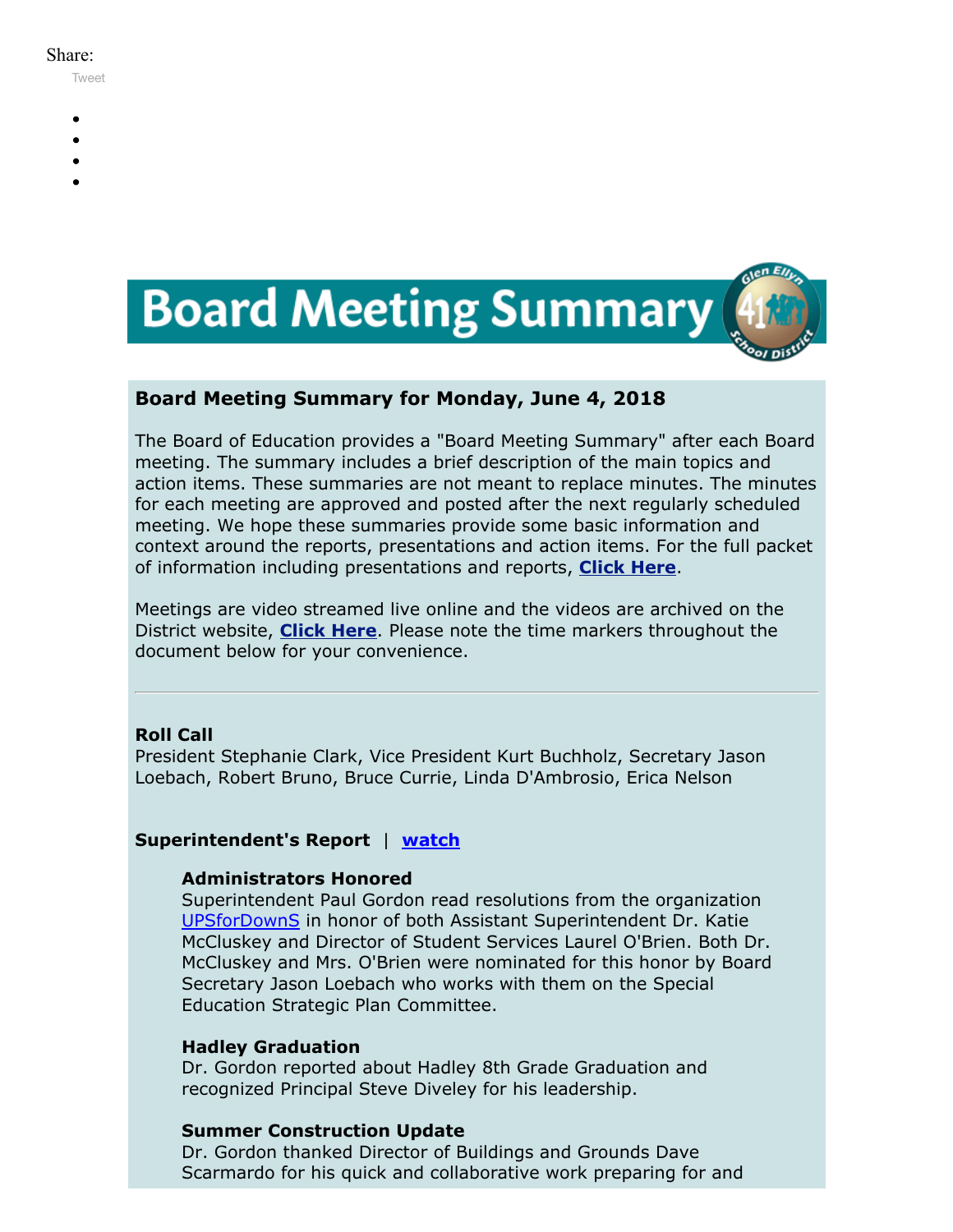starting the construction work at Churchill and Hadley. He thanked all staff involved in the work needed to be completed prior to construction this summer.

### **Board Reports** | **[watch](https://youtu.be/-oxq8Wk8pVA?t=6m21s)**

## **Special Education Strategic Plan Committee Update**

Director of Student Services Laurel O'Brien provided a summary of the last meeting of this school year. She gave an overview of the plan for next year. The first year and second year plans will be posted on the student services page on the District 41 website.

## **Public Participation** | **[watch](https://youtu.be/-oxq8Wk8pVA?t=31m35s)**

#### **Presentations**

## **Board Legacy Update: Social Emotional Learning** | **[watch](https://youtu.be/-oxq8Wk8pVA?t=44m36s)**

Assistant Superintendent for Teaching, Learning and Accountability Dr. Katie McCluskey presented data related to social and emotional learning including survey results and the support we provide to students that are offered throughout the district. The social worker from Benjamin Franklin School and School Psychologist from Lincoln School presented information about how the schools provide and build on social emotional supports that the students need districtwide.

#### **Parent Teacher Advisory Committee (PTAC) Report** | **[watch](https://youtu.be/-oxq8Wk8pVA?t=1h26m22s)**

Benjamin Franklin School Principal Jeff Burke presented for the PTAC committee. He talked about how the committee focused on the prevention and management of bullying and the need for the District to have a more universally understood bullying definition. He commented on the quality of the PTAC team and the work that was accomplished this school year.

#### **Teams for Excellence (TFE) Report** | **[watch](https://youtu.be/-oxq8Wk8pVA?t=1h40m20s)**

Dr. Gordon presented an overview of the District 41 Teams for Excellence and a new structure for next school year.

## **Advantage Analytics Report** | **[watch](https://youtu.be/-oxq8Wk8pVA?t=1h42m05s)**

Mr. Clayton Graham presented a data report comparing District 41 to benchmark districts previously determined by the Board of Education. He shared academic data specific to reading and math as well as demographic data and how it compares to other districts.

## **Discussion** | **[watch](https://youtu.be/-oxq8Wk8pVA?t=2h26m03s)**

#### **Supplemental Pay**

Assistant Superintendent for Human Resources Marci Conlin presented school requests for additional/new clubs for consideration. She also presented information about a proposed teacher mentor program and answered Board member questions.

## **2018/19 Tentative Budget Preview**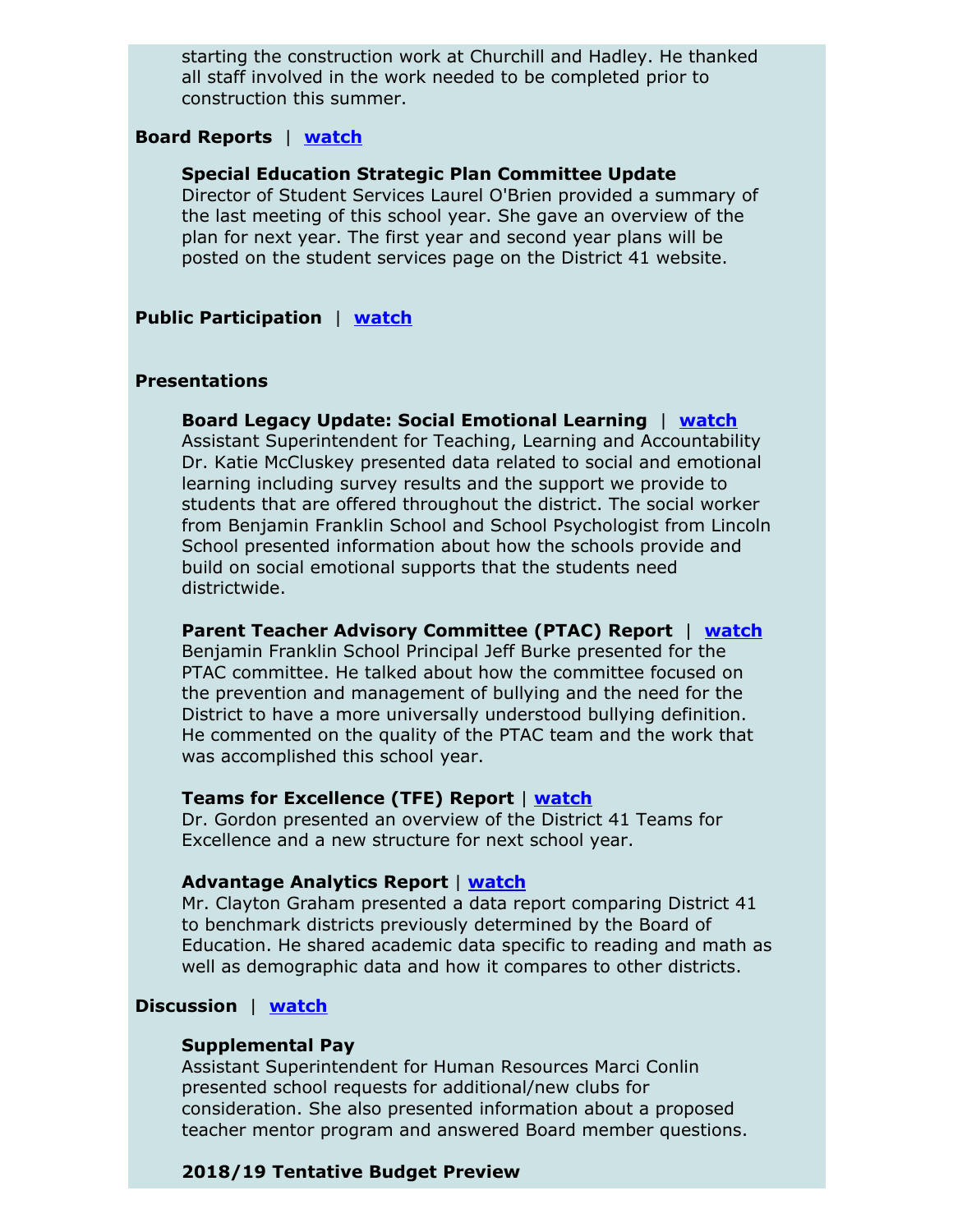Assistant Superintendent for Finance, Facilities and Operations Eric DePorter presented a draft of the Tentative Budget. He highlighted the change in format and Board members provided positive feedback. Mr. DePorter answered Board member questions about the budget. The Tentative Budget will be presented to the Board on June 18.

#### **Adjourn to Closed Session**

(Voted Yes - Clark, Buchholz, Loebach, Bruno, Currie, D'Ambrosio, Nelson)

**Action Items** | **[watch](https://youtu.be/-oxq8Wk8pVA?t=3h08m20s)**

#### **Consent Agenda**

#### **Personnel Report**

Employment Recommendations Resignations Resignations and Retirements

#### **Finance, Facilities and Operations**

a) Appoint School District Treasurer b) School District Payment Order - May 16, 2018-May 29, 2018

#### **Board Meeting Minutes**

May 21, 2018- Regular [Meeting](https://v3.boardbook.org/Public/PublicItemDownload.aspx?ik=42583627) Minutes May 21, 2018- Regular Meeting Minutes- Closed

#### **Superintendent Recommendations** | **[watch](https://youtu.be/-oxq8Wk8pVA?t=3h09m13s)**

#### **2018/2019 Professional Development in Inclusionary Practices**

(Voted Yes - Clark, Buchholz, Loebach, Bruno, Currie, D'Ambrosio, Nelson)

#### **Rotary Donation**

(Voted Yes - Clark, Buchholz, Loebach, Bruno, Currie, D'Ambrosio, Nelson)

#### **Title I Schoolwide Plan**

(Voted Yes - Clark, Buchholz, Loebach, Bruno, Currie, D'Ambrosio, Nelson)

**Other** | **[watch](https://youtu.be/-oxq8Wk8pVA?t=3h21m19s)**

## **Adjourn to Closed Session**

## **Upcoming Meetings**

- Monday, June 18, 2018, Regular Board Meeting, 7:00 p.m., Central Services Office